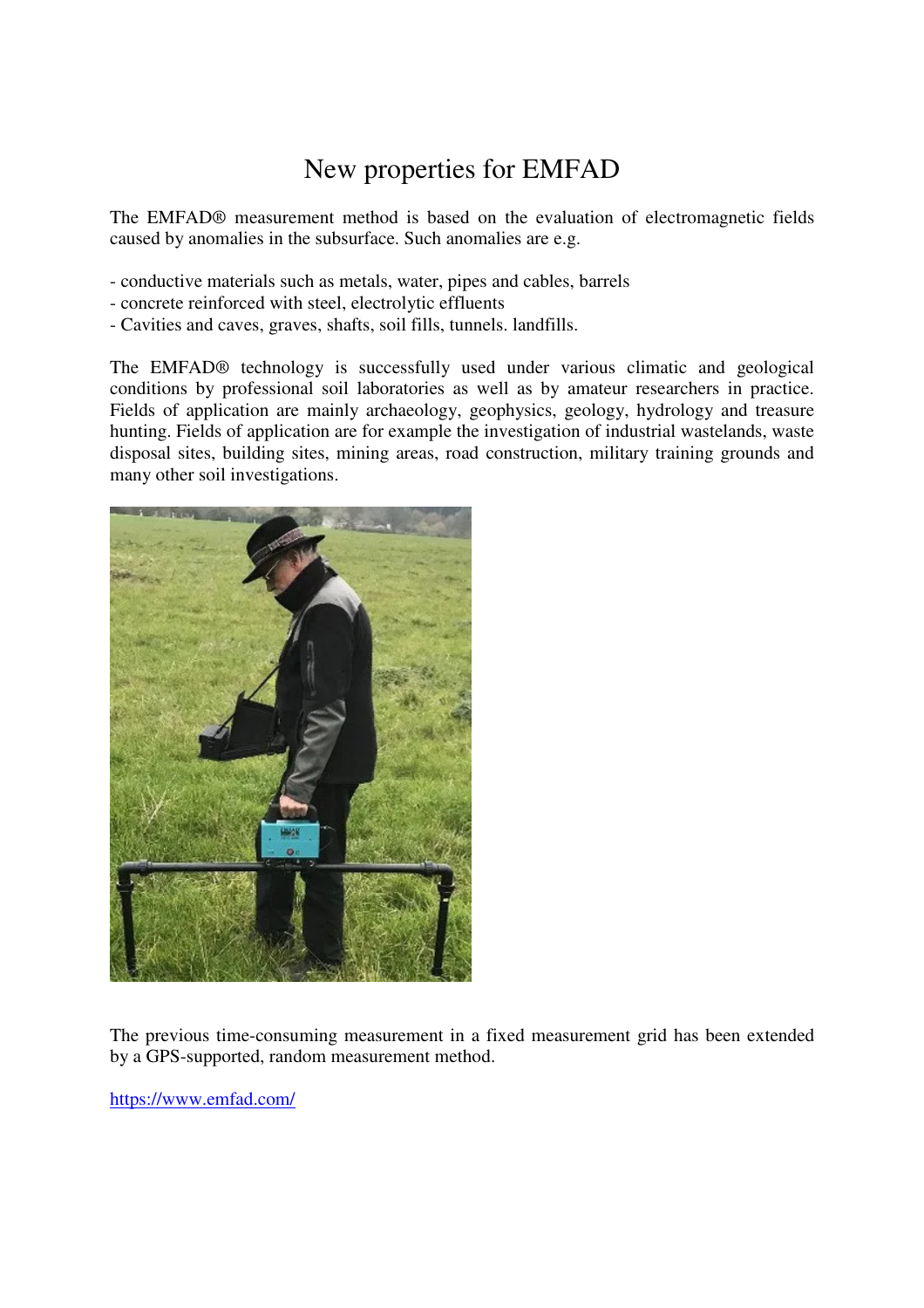Measurements are made in parallel at different frequencies and can be evaluated subsequently for all frequencies. The selection of frequencies is done in a spectrum display.



Depending on the reception situation, existing long-wave transmitters or the frequencies of the user's own generator can be selected.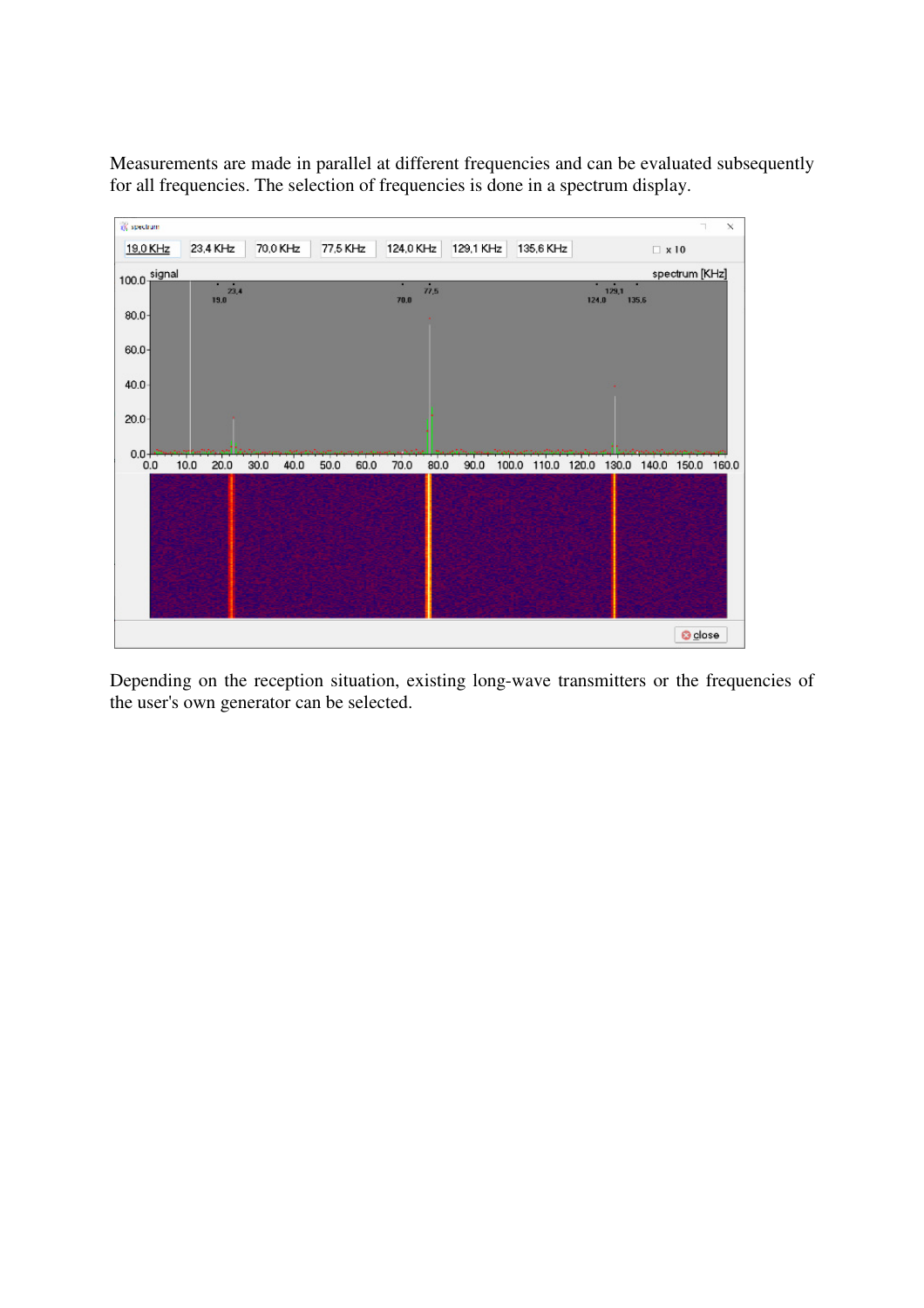

The measurement is performed at random points.

The corresponding coordinates are provided by the integrated GPS receiver. Manual triggering at the individual measuring points or measurements in a selectable time grid are available.

The field strengths for all frequencies can be observed during the measurement. The selected main measurement frequency is also displayed as a line graph.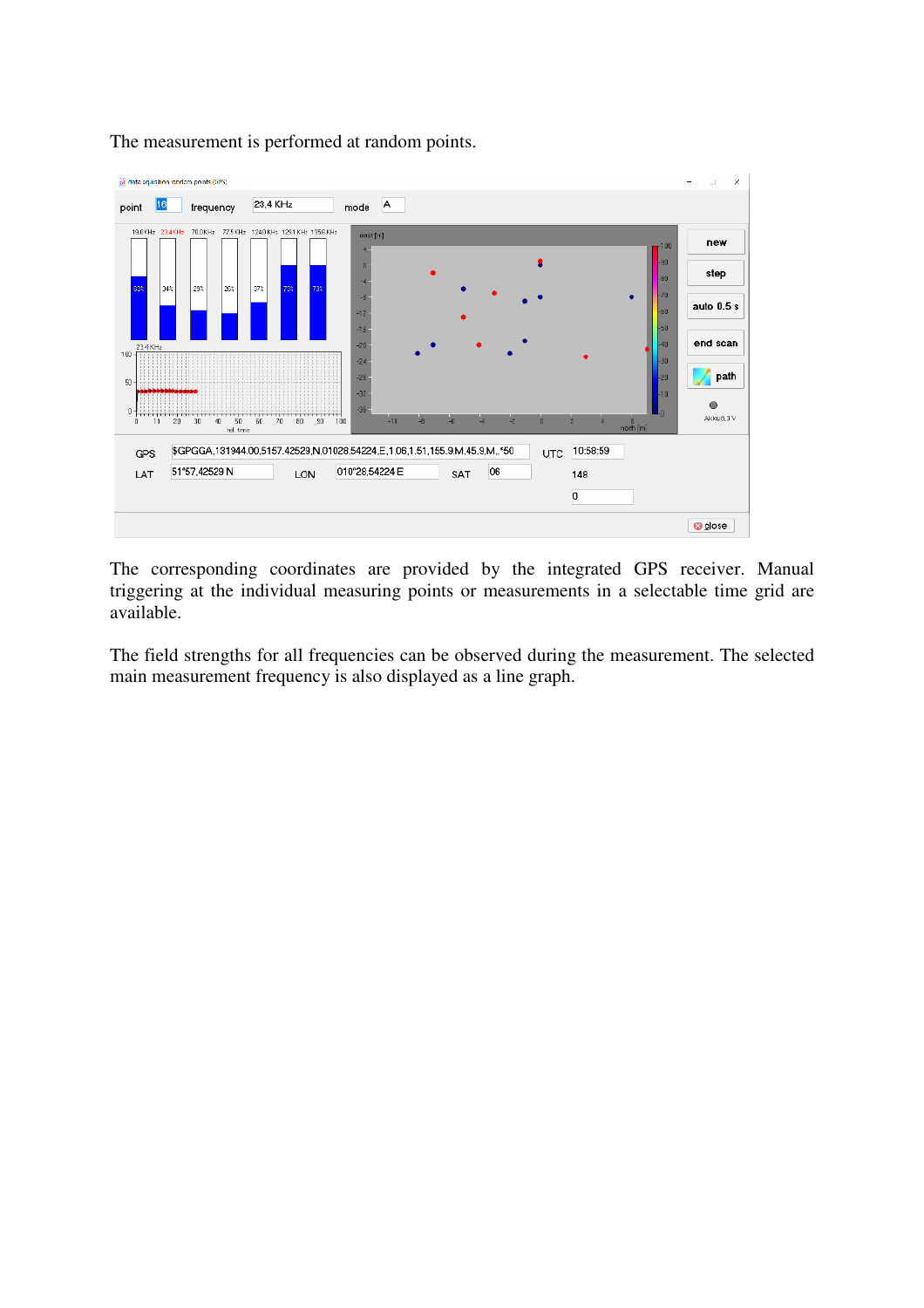After the measurement is finished, the (interpolated) field strengths are displayed above the measurement area.



Different filters can be selected and a synthetic profile (white line) can be determined. For easier orientation, the direction and distance to points of particular interest can be determined.